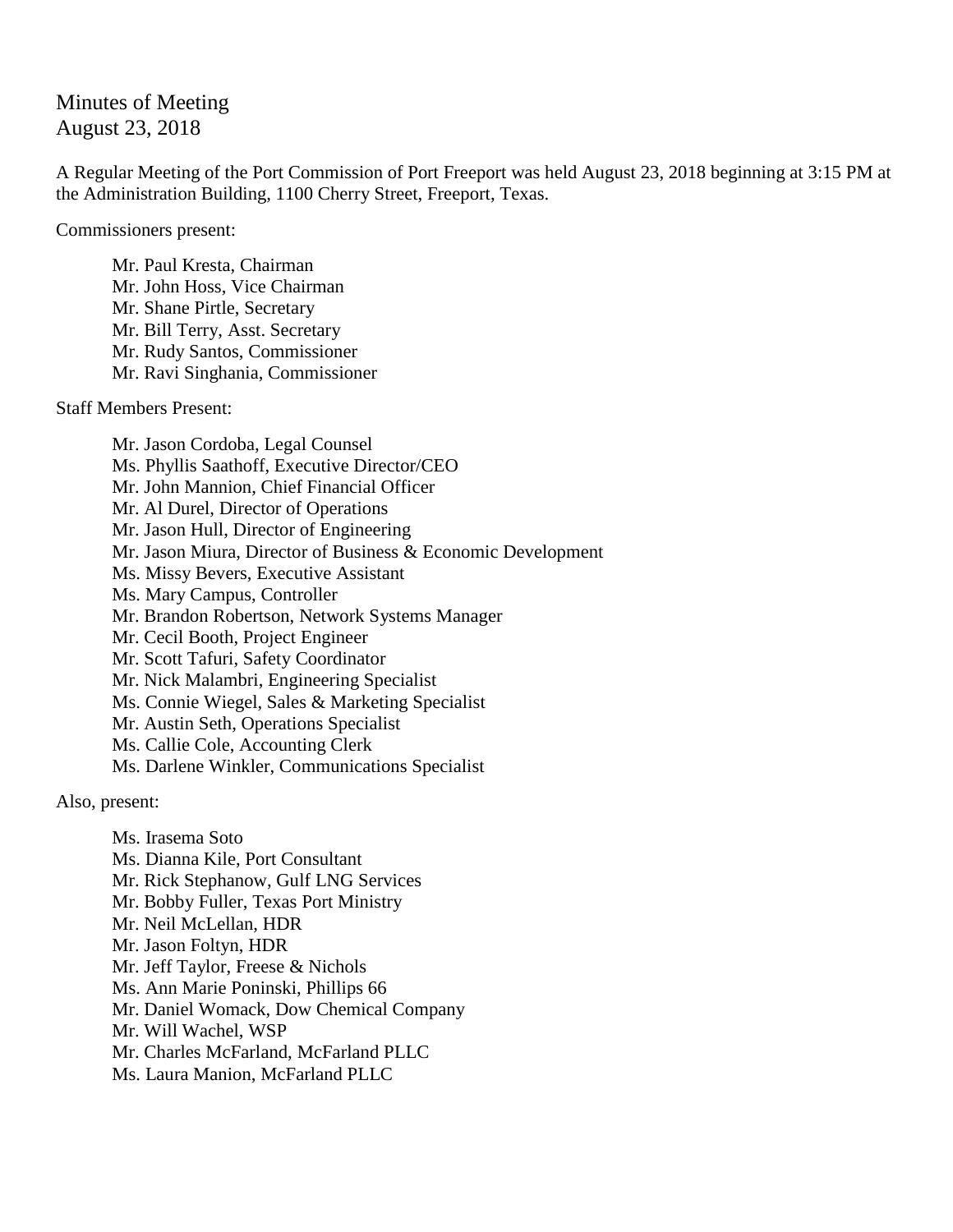- 1. CONVENE OPEN SESSION in accordance with Texas Government Code Section 551.001, et. seq., to review and consider the following:
- 2. Invocation Mr. Bobby Fuller, Texas Port Ministry
- 3. Pledge of Allegiance U.S. Flag & Texas Flag
- 4. Roll Call Commissioner Kresta noted that all Commissioners were present.
- 5. Safety Briefing Mr. Chris Hogan, Director of Protective Services
- 6. Approval of minutes from the Regular Meeting held August 9, 2018.

A motion was made by Commissioner Pirtle to approve the minutes as presented. The motion was seconded by Commissioner Hoss with all Commissioners present voting in favor of the motion.

- 7. Reports from Executive Staff:
	- A. Receive report from Executive Director/CEO on activities and matters related to administrative affairs. Port tenant updates, USCOE, rail issues, AAPA Committees, leases, contracts, upcoming Port and civic events and other related administrative affairs.

Ms. Saathoff reported attending the Union Pacific Railroad Shortline & Ports Conference along with Commissioner Singhania, where staff received an update from Union Pacific about their major investments and initiatives and business forecast. Ms. Saathoff noted that Texas continues to be the largest beneficiary of their capital commitment. The Corps held the summer Stakeholders Forum earlier in the week, attended by Ms. Saathoff, Mr. Hull and Commissioner Pirtle. Staff met with Mark Mezzanti and Becky Moyer from the Corps Southwest Division and Ryan Fisher, Assistant Director Assistant Secretary of the Army. Staff will also have the opportunity to meet with Mr. Fisher when they travel to Washington, DC the first week of September for agency and Hill visits. In addition to the Washington trip, staff will attend the National Waterways Conference September 12-14. Ms. Winkler reported on the CAP Meeting held August 21. Aaron Doughty with Phillips 66 spoke to the group on current industry as well as future plans for Phillips. She also reported on sponsorships received for the Port Golf Tournament which will be held October 22. Ms. Saathoff noted recent contributions made by Port employees to help sponsor three backpacks for students this school year through the Dream Center. Ms. Saathoff introduced Mr. Rick Stephanow with Gulf LNG Services. Ms. Saathoff also noted the second public hearing regarding the tax rate will be held August 30 at 8:00 a.m., and adoption of the tax rate will take place September 10 at 8:00 a.m.

B. Receive report from Chief Financial Officer on monthly activity and matters related to financial results, investments, insurance, leases, real property matters and other related administrative affairs.

Mr. Mannion gave a brief presentation on financial results as of July 31, 2018.

C. Receive report from Director of Engineering on activities and matters related to Freeport Harbor Federal Channel, capital projects, Hydrographic Report and other related facility engineering matters.

Mr. Hull further reported on discussions held at the Corps stakeholder meeting. Topics included the Sabine to Galveston project and other flood control projects recently funded, as well as challenges the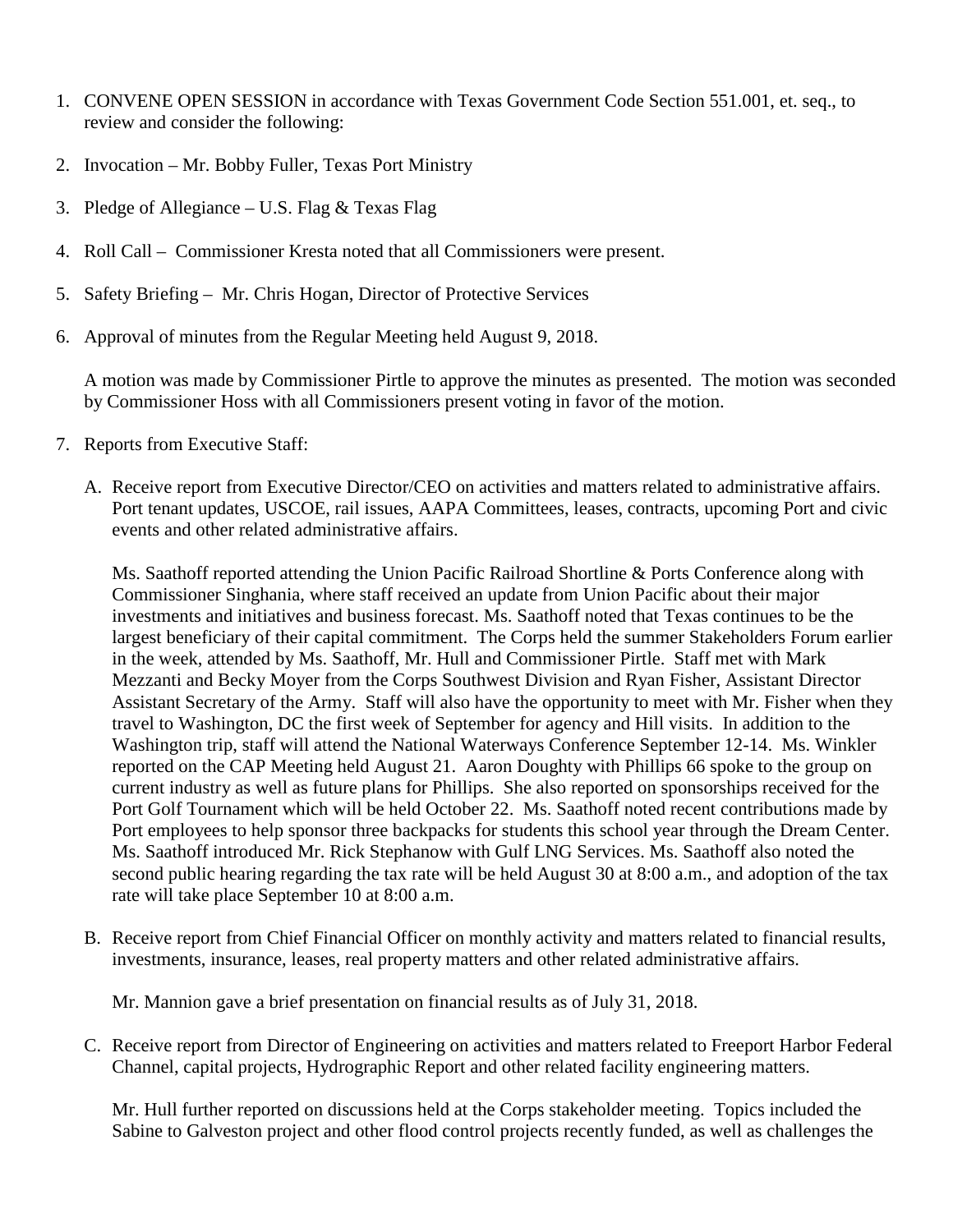non-federal sponsors of those projects are having with meeting their contribution obligation. Mr. Hull is told the 408 review is completed for Berths 8 and 9, however due to a lawsuit in federal district court in South Carolina, the court has put a 2-week hold on all permits. Ms. Saathoff noted meeting at the Corps was mostly focused on flood control projects due to the \$17 billion supplemental appropriation for flood mitigation projects of which one-third is coming to Texas. Mr. Hull also reported that staff has submitted a letter to Colonel Zetterstrom requesting modification to the Port's MOU for the work-inkind crediting on the Lower Stauffer to be expanded to also include engineering, design and construction of Reach 2. Mr. Hull shared current photos of the water line project on Parcel 14 and the Columbia dredge.

D. Receive report from Director of Operations on activities and matters related to operations, vessel activity, tonnage and other related port operation matters.

Mr. Durel shared pictures of a vessel offloading a 920-ton piece for MEGlobal. The project cargo required two cranes and special maneuvering to move it from the vessel to the barge. Mr. Durel reported that Operations remains busy with eight Ro/Ro vessels calling the Port this month. New/used vehicles is up 13,000 from this time last year. Also, this month Riviana brought a vessel with 8500 tons of bagged rice. Tenaris had three vessels with one bringing 32,000 tons of steel.

E. Receive report from Director of Protective Services on matters related to safety meetings/injury report, security meetings, EMS update and other related safety, security and environmental matters.

In addition to his report, Mr. Hogan reported on safety incidents for the month of July and tenant corrective measures taken.

F. Receive report from Director of Business & Economic Development on activities and matters related to industry meetings, sales reports, advertising, web activity, Foreign-Trade Zone and other ocean transportation related matters.

Mr. Miura reported attending business development meetings at the UPRR Shortline & Ports Conference in Omaha. The Breakbulk Conference will be held October 2-4 in Houston at the George R. Brown Convention Center.

- 8. Receive report from Commissioners on matters related to:
	- A. August 9 Personnel Advisory Committee Commissioner Hoss had no comments.
	- B. August 23 Finance Advisory Committee Commissioner Singhania deferred his comments regarding committee discussion to item 17 which is on the agenda for approval.
	- C. August 23 Strategic Advisory Committee Commissioner Terry deferred his comments regarding committee discussion to items 14 and 15 which are on the agenda for approval.
	- D. Meetings and conferences attended, Port presentations and other related Port Commission matters.

Commissioner Santos reported attending the CAP Meeting held August 21, and thanked staff for a successful meeting.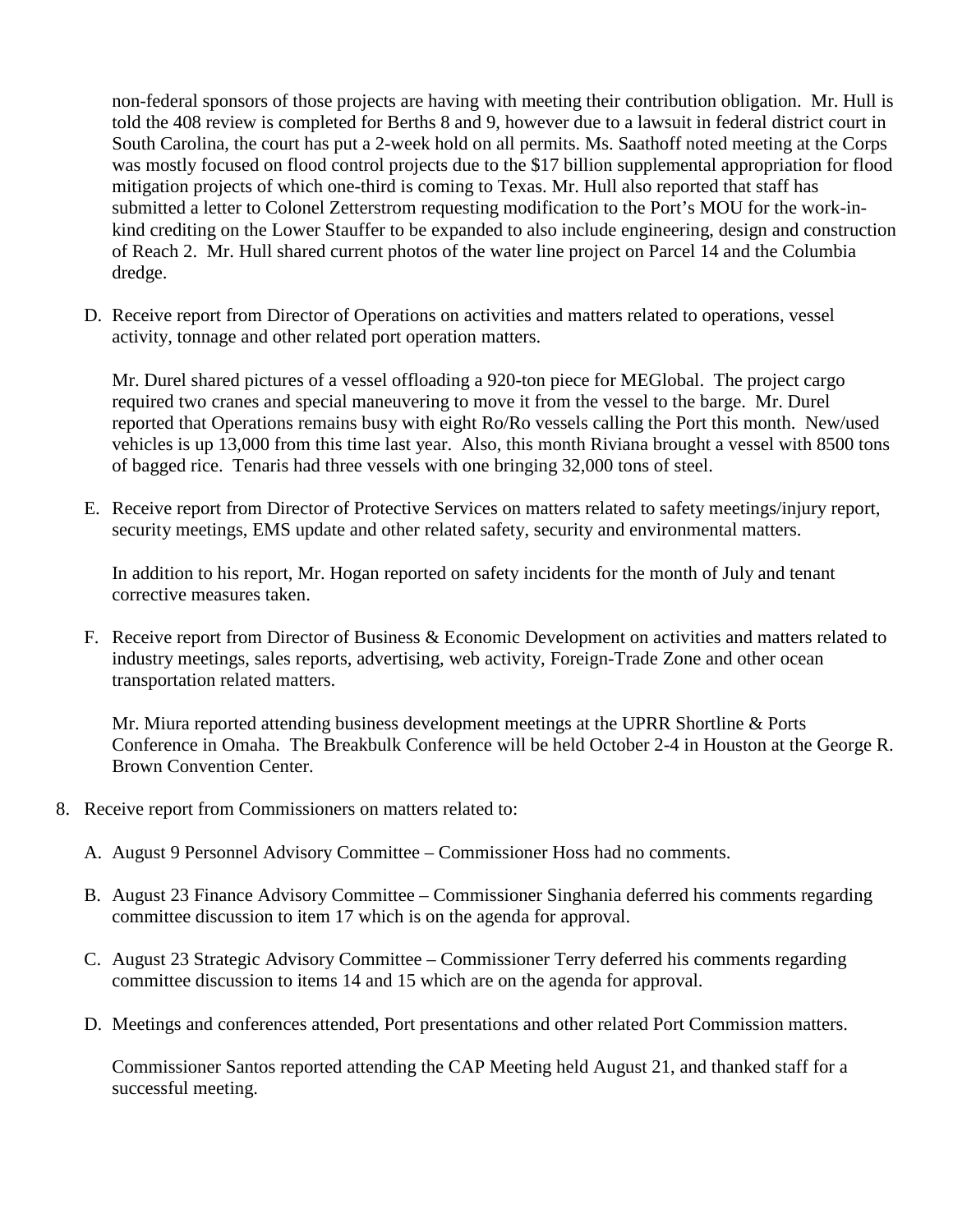Commissioner Terry reported attending the CAP Meeting as well as the Maritime Dinner held in Houston August 18.

Commissioner Pirtle reported attending the 36A Coalition, Rail District meeting and the Corps Stakeholder meeting and reception held for Mr. Fisher August 21.

In addition to attending the Maritime Dinner, Commissioner Singhania reported attending the Indo-American Chamber Annual Gala along with Mr. Miura.

Commissioner Hoss reported attending a breakfast meeting for the sponsor by a strategic public affairs group in Houston featuring Congressman Weber. He also attended the Maritime Dinner in Houston and the Nexus Group meeting.

Commissioner Kresta also attended the Maritime Dinner and the Rail District meeting. An issue discussed at the meeting was funding for the reopening of the mouth of the San Bernard River.

9. Receive update from staff regarding Brazoria-Fort Bend Rail District meeting and the Brazoria-Fort Bend Nexus Project Group.

Mr. Muira gave an update on the recent Rail District meeting which was held August 17. Several items were discussed at the meeting, and a Professional Services Agreement was approved with HDR to perform the planning and feasibility study under the grant that is funded by the Texas Department of Transportation. The next meeting will be held September 21 in Freeport. On the agenda will be a public hearing to discuss the 2019 budget.

Ms. Saathoff reported the Nexus Group met August 17 and updates on various Port projects were given including dredging, road and rail.

- 10. Public Comment Ms. Irasema Soto addressed the Board regarding her house at 711 Navigation Boulevard.
- 11. Approval of financial reports presented for the period ending July 31, 2018.

A motion was made by Commissioner Hoss to approve the reports as presented by staff. The motion was seconded by Commissioner Singhania with all Commissioners present voting in favor of the motion.

12. Adoption of a Resolution approving the application for tax abatement for The Dow Chemical Company for property located in The Dow Chemical Company Reinvestment Zone No. 21, approving Tax Abatement Agreement on the same terms and conditions as granted to The Dow Chemical Company by Brazoria County and authorizing Chairman and Secretary to execute said agreement.

Mr. Mannion stated Dow is requesting a seven-year tax abatement agreement to construct a polyethylene manufacturing plant. This is a \$715 million project that will create 40 new jobs and 900 construction jobs at peak. The application has met the Port's criteria and the County has approved same agreement with Dow in June. Mr. Mannion introduced Daniel Womack with Dow Chemical to answer any questions. Staff recommended approval.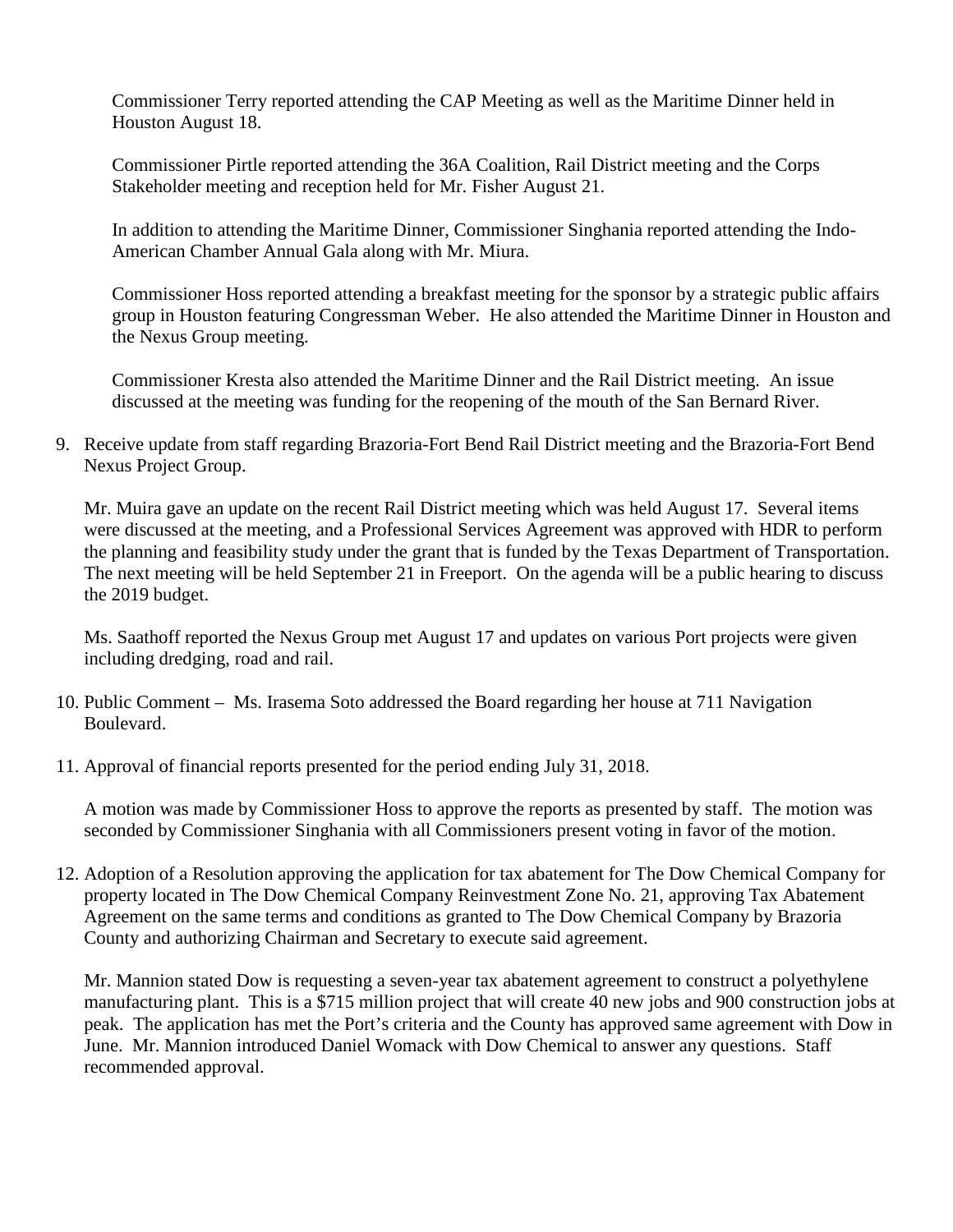A motion was made by Commissioner Singhania to approve the agreement. The motion was seconded by Commissioner Santos with all Commissioners present voting in favor of the motion, and Commissioner Pirtle abstaining.

13. Discussion and adoption of a Resolution to increase the Over 65 and Disability Tax Exemption.

Mr. Mannion stated the Port currently provides general homestead exemption of 20% and an additional homestead exemption of \$100,000 for those 65 and older or disabled. Mr. Mannion shared a slide showing the effects of increasing the exemption to \$125,000 and \$150,000. The first will reduce the percentage paying tax to 32%, reduction in levy of approximately \$50,000 with the third option reducing percentage paying taxes to 22% and result in a reduction in levy of approximately \$84,000. The resolution before the Board increases the exemption to \$150,000. Staff recommended approval. Commissioner Pirtle asked the Board to consider raising the additional exemption to only \$125,000, due to the Port's capital funding plans for the future.

A motion was made by Commissioner Terry to approve the resolution. The motion was seconded by Commissioner Singhania with all Commissioners present voting in favor of the motion.

14. Approval of a Professional Services Agreement with Rain Bowen for air quality monitoring and asbestos remediation oversight services for the East End Properties 2018 project, for an amount not to exceed \$35,750.00.

Mr. Hull stated that per prior Board approval staff tested 15 houses for asbestos. The results showed 7 houses tested positive for asbestos. This agreement with Rain Bowen is for the oversight services during remediation. Staff recommends approval.

A motion was made by Commissioner Pirtle to approve the agreement. The motion was seconded by Commissioner Santos with all Commissioners present voting in favor of the motion.

15. Approval of Change Order No. 1 to Vernor Equipment for the Velasco Terminal, Backland Area 5 Stabilization project, for an amount not to exceed \$30,000.00

Mr. Hull stated the change order increase is due to additional earth work performed by the contractor which is an increase of \$30,000. This will be for the addition of soil, stabilization and compacting as well as installing additional limestone to increase the width of the entrance to the yard by 50%. Staff recommends approval.

A motion was made by Commissioner Terry to approve the change order. The motion was seconded by Commissioner Santos with all Commissioners present voting in favor of the motion.

16. Approval of a Professional Services Agreement with HDR, Inc. for engineering consulting services for the Freeport Harbor Channel Improvement Project.

Mr. Hull stated this agreement with HDR is for consulting services to assist in preparing documents with the Corps of Engineers. The agreement is for an amount not to exceed \$100,000 and will expire when the amount is reached or December 31, 2019, or until the agreement is amended, expired or terminated.

A motion was made by Commissioner Hoss to approve the agreement. The motion was seconded by Commissioner Pirtle with all Commissioners present voting in favor of the motion.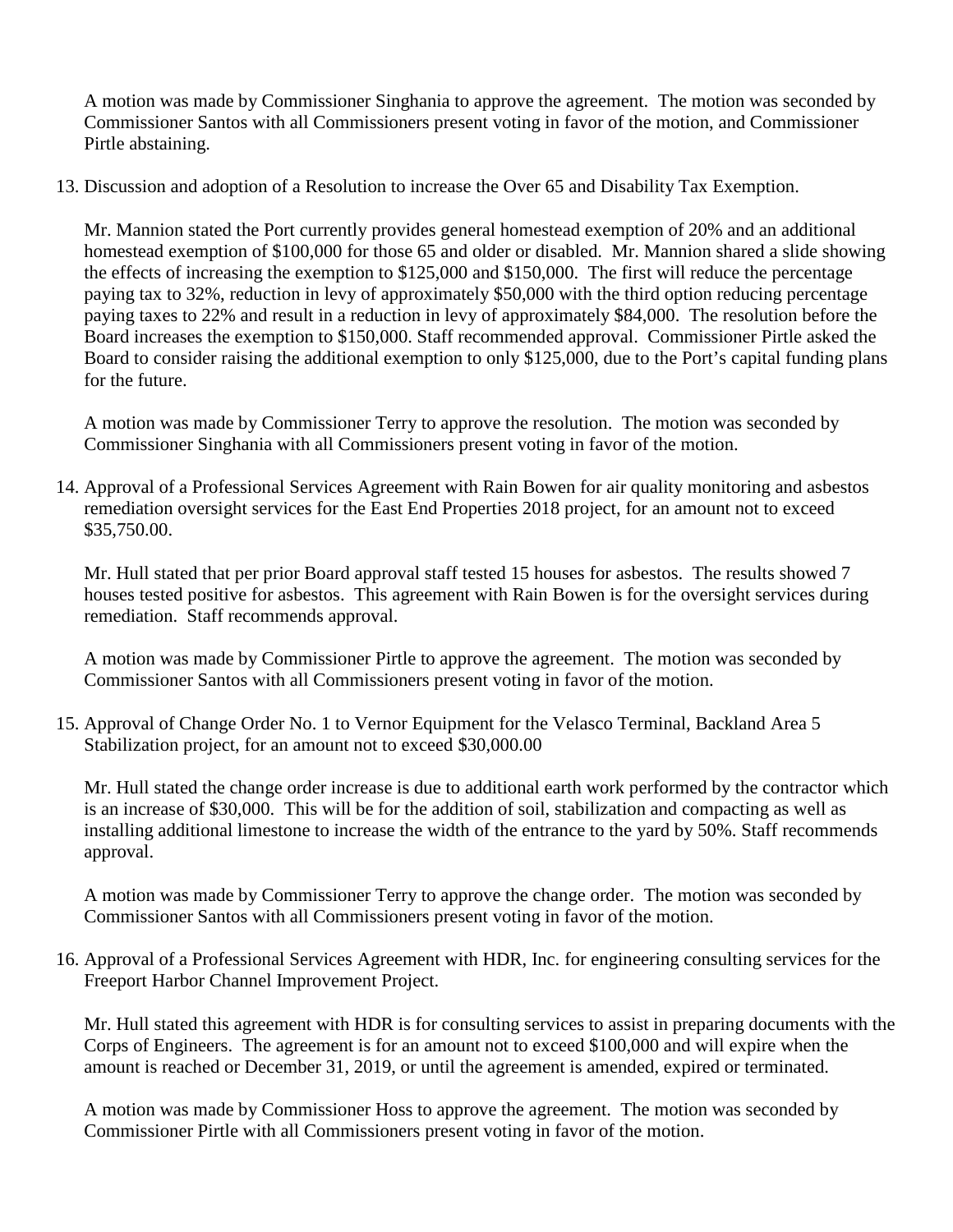17. Approval of final payment to Freese & Nichols, Inc. for Professional Services.

Ms. Saathoff stated the final invoice was received from Freese & Nichols for consulting services provided during the bond election for the public information program. The original purchase order was for \$25,000 however the total services required exceeded that amount by \$6,750.00 for a total of \$31,750.00. The final invoice is in the amount of \$12,000. Staff recommends approval of the final payment.

A motion was made by Commissioner Singhania to approve the final payment. The motion was seconded by Commissioner Santos with all Commissioners present voting in favor of the motion.

18. Approval of proposal from Texas A&M Transportation Institute for an Economic Impact Study.

Mr. Wilson stated the last study was performed in 2014. Texas A&M has presented a proposal to perform a new study which will take 6-8 months to complete. This study is more detailed because of additional investments made since the previous study was done. Staff requests approval of the proposal in the amount of \$58,900 to Texas A&M Transportation Institute to perform the study.

A motion was made by Commissioner Hoss to approve the proposal. The motion was seconded by Commissioner Singhania with all Commissioners present voting in favor of the motion.

19. Adoption of a Resolution approving the acceptance of the Port's portion of proceeds received from high bidders on delinquent tax property held in trust by Brazoria County, Texas and authorizing the Chairman to join in conveyance to high bidders.

A motion was made by Commissioner Terry to approve the resolution. The motion was seconded by Commissioner Hoss with all Commissioners present voting in favor of the motion.

- 20. EXECUTIVE SESSION in accordance with Subchapter D of the Open Meetings Act, Texas Government Code Section 551.001, et. seq., to review and consider the following:
	- A. Under authority of Section 551.071 (Consultation with Attorney) for discussion regarding:
		- 1. Consultation with attorney to discuss potential litigation.
		- 2. Consultation with attorney to discuss potential litigation.
	- B. Under authority of Section 551.072 (Deliberation of Real Property Matters) for discussion regarding:
		- 1. Discussion regarding the terms and conditions of a Purchase Contract in the amount of \$75,000.00 for property located on South Avenue I.
		- 2. The potential exchange, lease, or value of real property located at Port Freeport, including but not limited to Parcels 7, 8, 10, 26 and 37.
		- 3. The potential purchase, exchange, lease or value of real property located at Port Freeport, including but not limited to the real property located at and contiguous to Berths 1, 2, 5 and 7.
		- 4. Discussion regarding the potential exchange, lease or value of real property located in Freeport, Texas, including but not limited to the area known as the East End of Freeport and bordered by the following streets: FM 1495; East 2<sup>nd</sup> Street; Terminal Street and East 8<sup>th</sup> Street in Freeport, Texas.